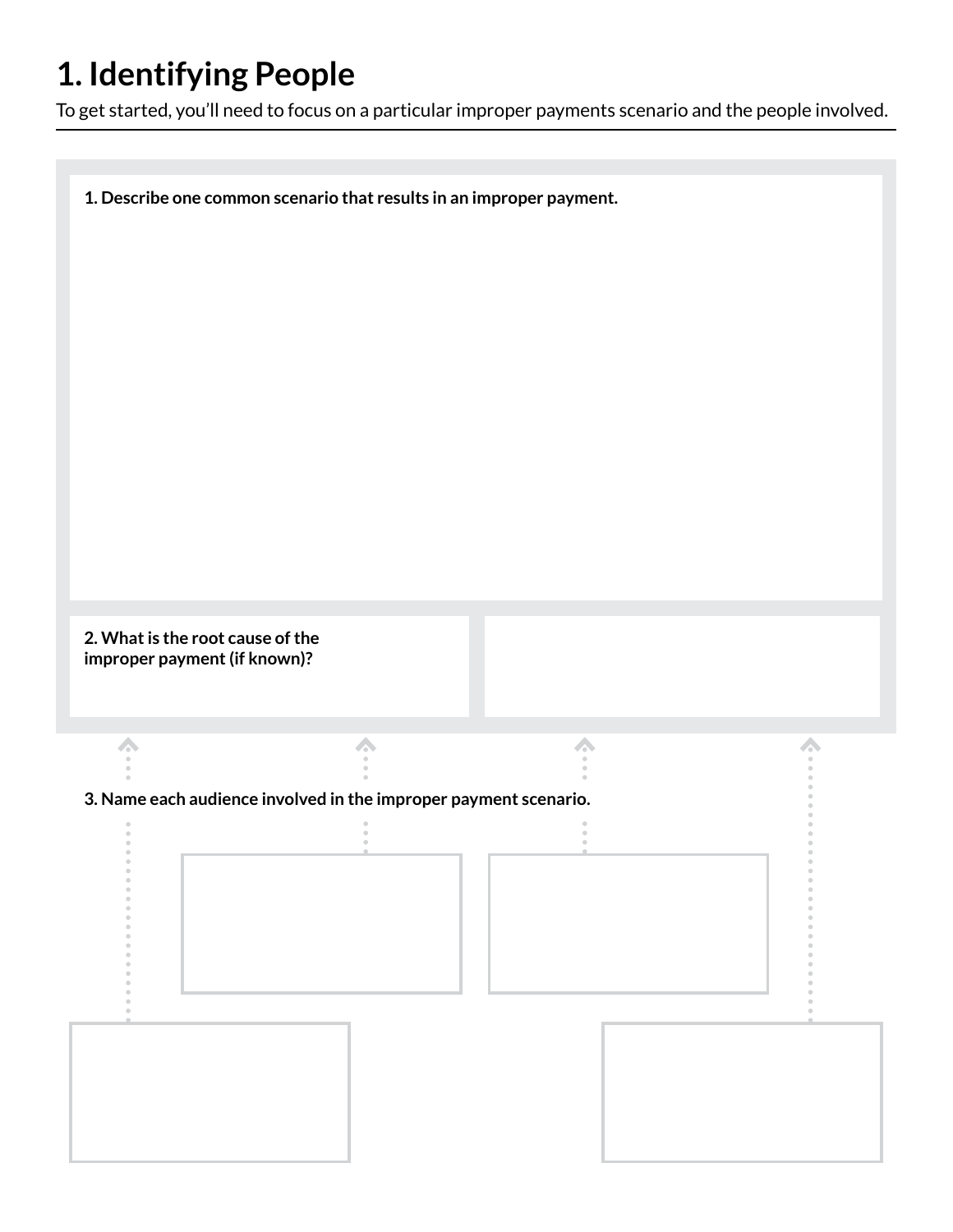# **2. Identifying Behaviors**

This exercise will help you begin to think about your program's payment integrity from a behavioral perspective.

#### **WHO is involved?** 1. In the first column, write down each audience you identified in worksheet 1. **WHAT are they (not) doing?** 2. For each person, write down anything they do in this scenario that contributes to the improper payment.

#### **WHAT do they need to do?**

3. For each behavior, write down a changed behavior that might help prevent the improper payment.

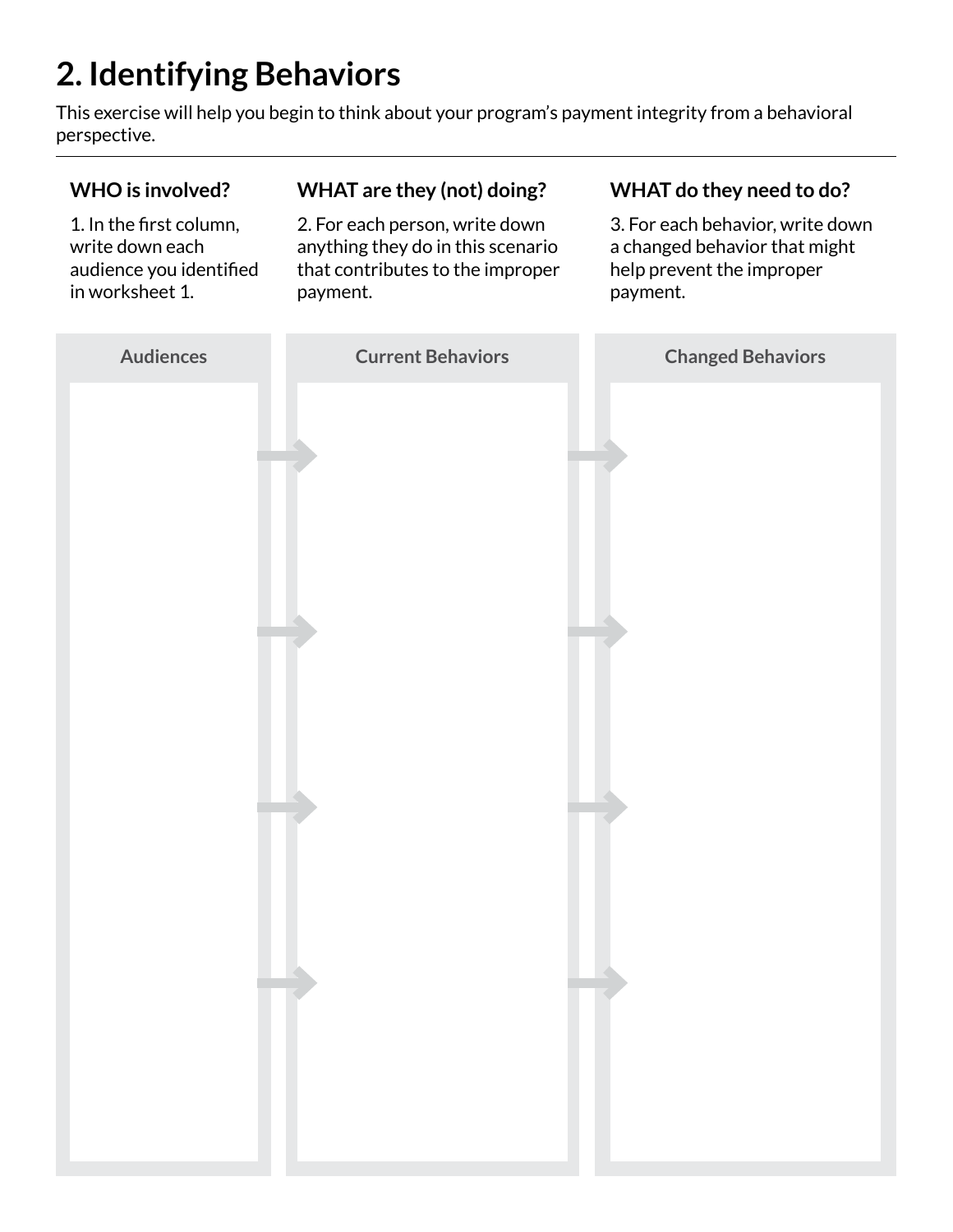## **3. Identifying Barriers**

In this exercise, we connect the dots between the behavior you've identified and the most promising approaches rooted in behavioral science.

| <b>Current Behavior</b> | <b>Changed Behavior</b> |
|-------------------------|-------------------------|
|                         |                         |
|                         |                         |

WHAT is keeping *WHAT* is keeping

**People are not able to do it** (perhaps due to not having the specific knowledge or skills to do it in that moment, or not remembering to do it).

*Read more about how behavioral insights can address knowledge and ability barriers on page 39.*

**They don't have the opportunity to do it** (perhaps due to insufficient time or resources, or incompatible social norms).

*Read more about how behavioral insights can help create an environment that supports behavior change on page 40.*

**People are not motivated to do it** (perhaps due to beliefs that other things are more important, or discomfort with the changed behavior).

*Read more about how behavioral insights can help boost motivation on page 42.*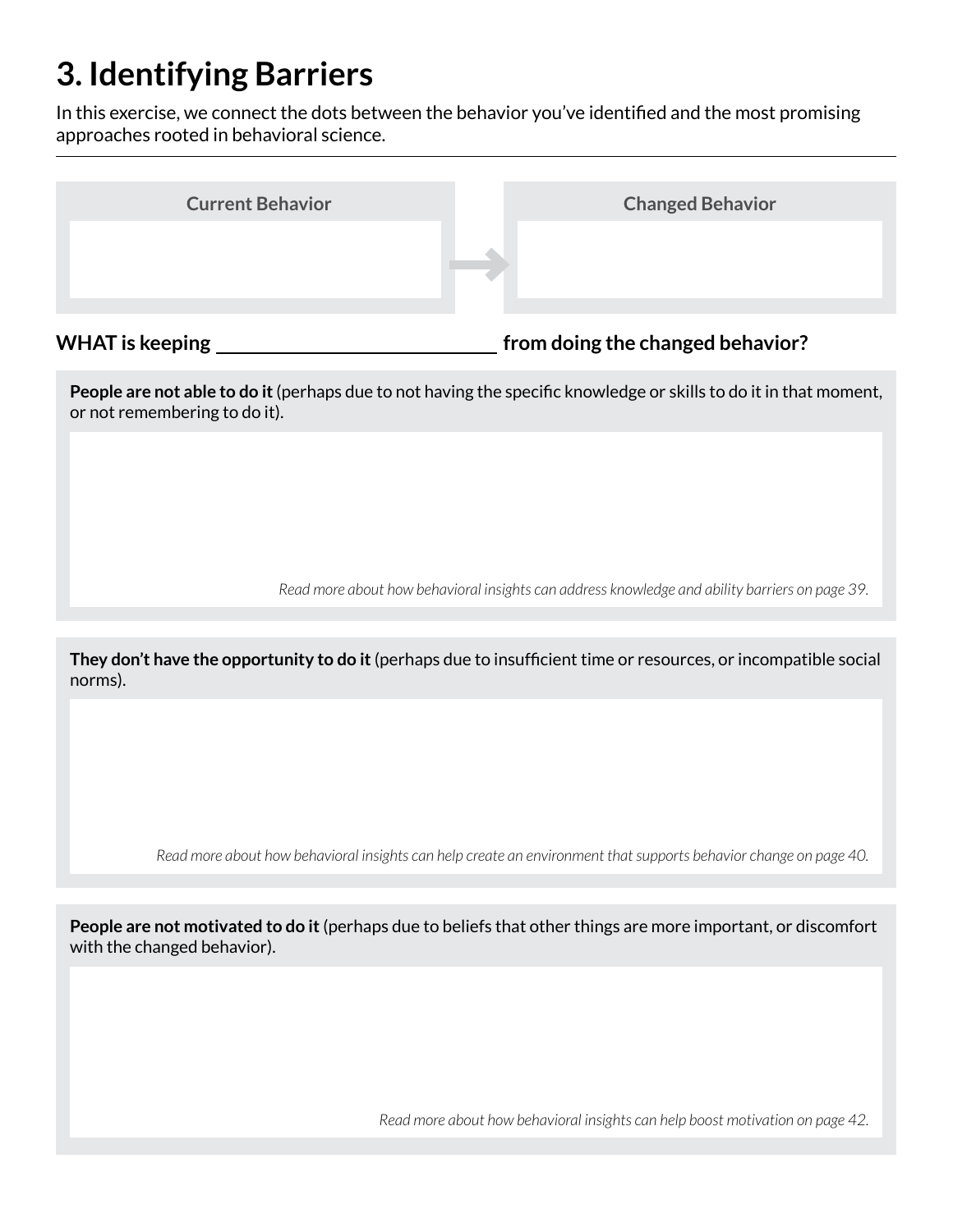# **4. Applying Behavioral Insights Principles**

Worksheet 3 led you to some specific behavioral insights recommendations. This worksheet will help you think of ways the recommendations could be applied to your program.

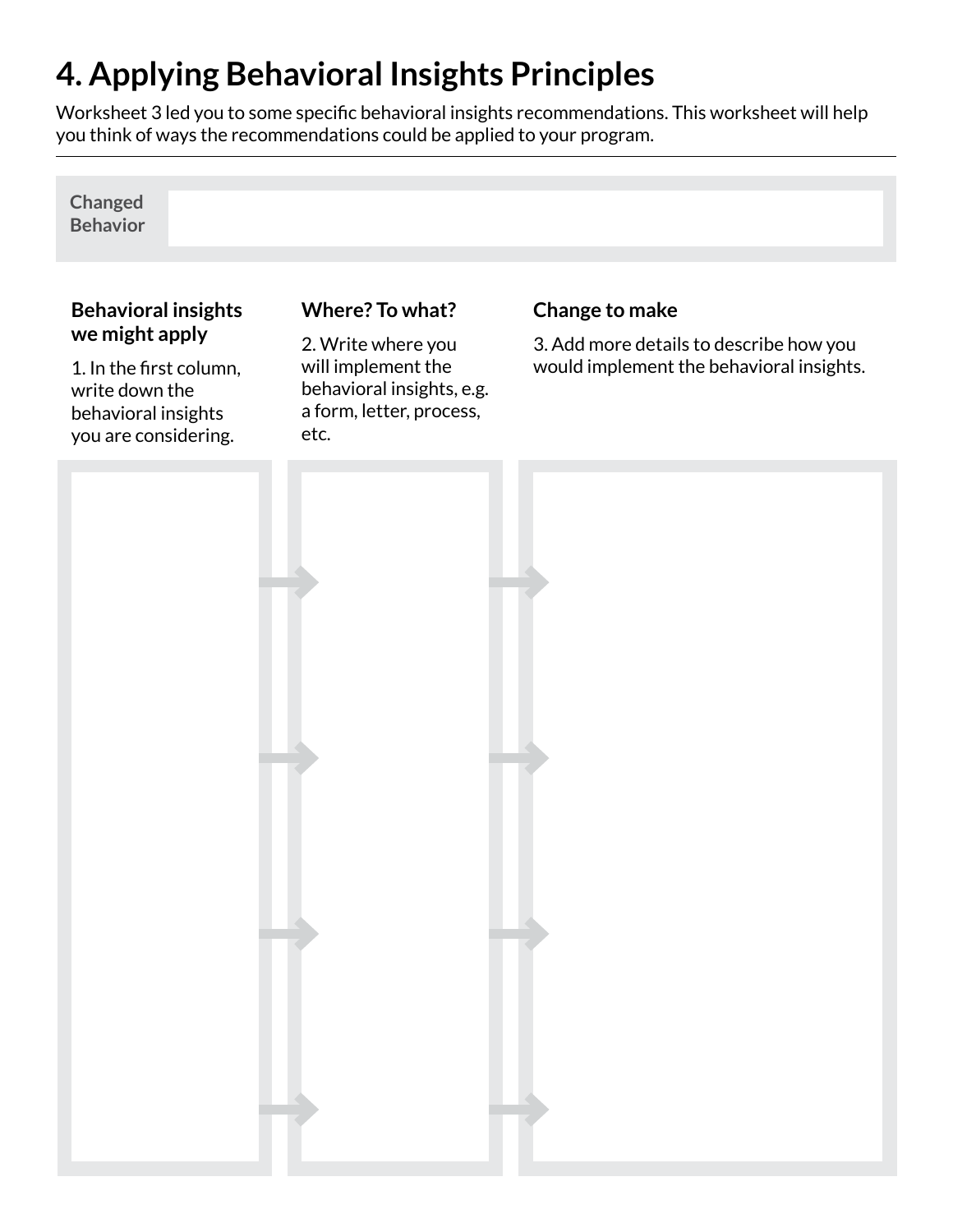# **5. Assessing & Prioritizing Ideas**

Let's start to think about the potential impact, feasibility, and risks of your ideas to help prioritize which to move forward with.

| List your intervention ideas from<br>worksheet 4 & rate ideas based on<br>potential for impact and feasibility. Then,<br>consider potential risks and limitations. | $++$ | $\sim$ $ \sim$<br>promising! promising promising promising | $-  \sim$<br>Extremely Somewhat Notvery Likelynot Unknown |  |
|--------------------------------------------------------------------------------------------------------------------------------------------------------------------|------|------------------------------------------------------------|-----------------------------------------------------------|--|
|                                                                                                                                                                    |      |                                                            |                                                           |  |

| <b>Behavioral intervention</b> | <b>Potential for</b><br>impact? | Feasibility? | Potential risks and<br>limitations |
|--------------------------------|---------------------------------|--------------|------------------------------------|
|                                |                                 |              |                                    |
|                                |                                 |              |                                    |
|                                |                                 |              |                                    |
|                                |                                 |              |                                    |
|                                |                                 |              |                                    |
|                                |                                 |              |                                    |
|                                |                                 |              |                                    |
|                                |                                 |              |                                    |
|                                |                                 |              |                                    |

**5. How, if at all, might you combine some of these ideas?**

*Interesting ideas? Go to worksheet 6 to further develop intervention concepts.*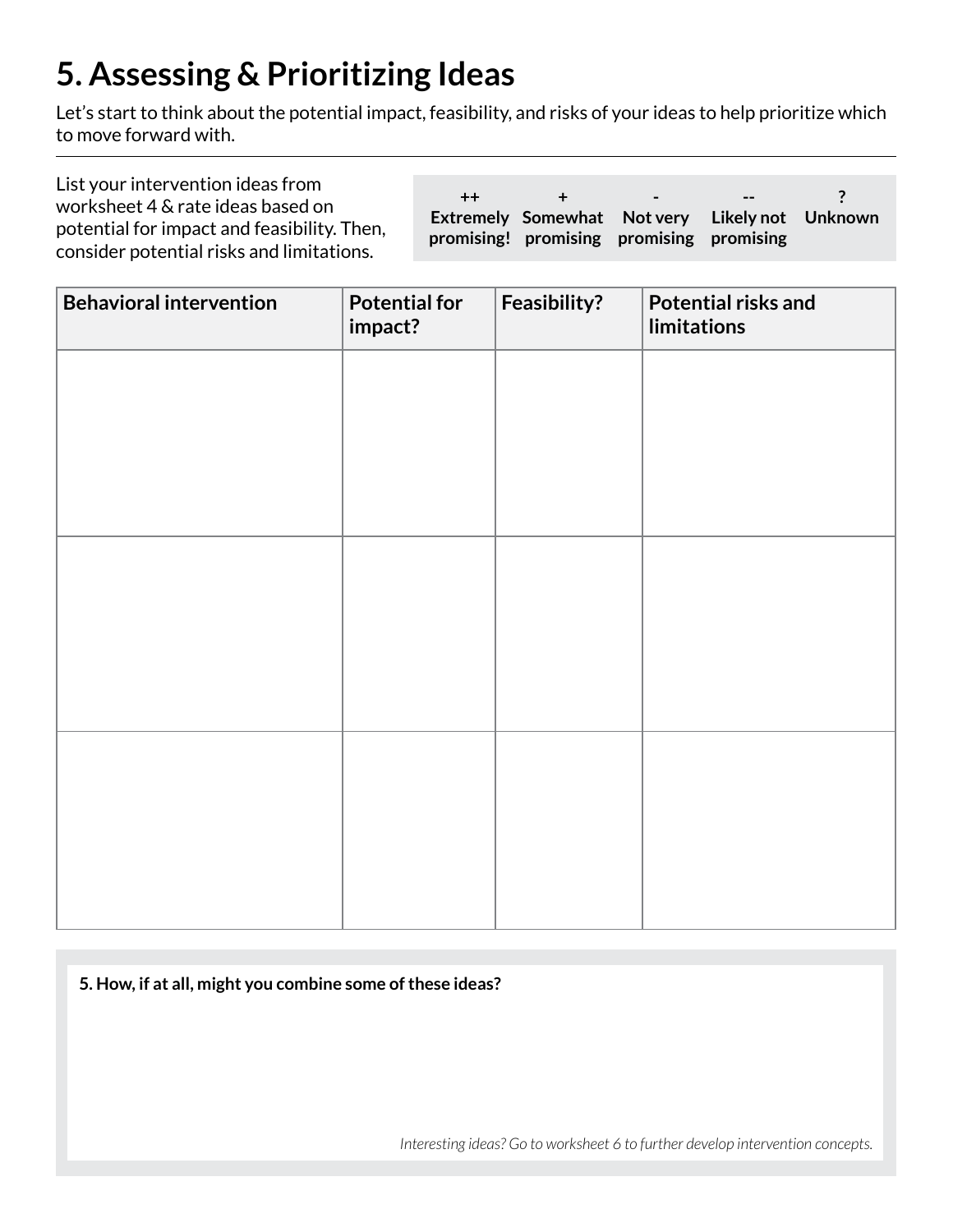# **6. Detailing Your Intervention**

Use this worksheet to describe your intervention ideas in detail.

| <b>Current Behavior</b>                            |                                                     | <b>Changed Behavior</b>                              |
|----------------------------------------------------|-----------------------------------------------------|------------------------------------------------------|
|                                                    |                                                     |                                                      |
|                                                    |                                                     |                                                      |
| Format: How will you deliver<br>your intervention? | Audience: Who will experience<br>your intervention? | Timing: When does the<br>intervention need to occur? |
| Describe your intervention below                   |                                                     |                                                      |
| Barriers your intervention is addressing           |                                                     | Behavioral insight(s) used                           |